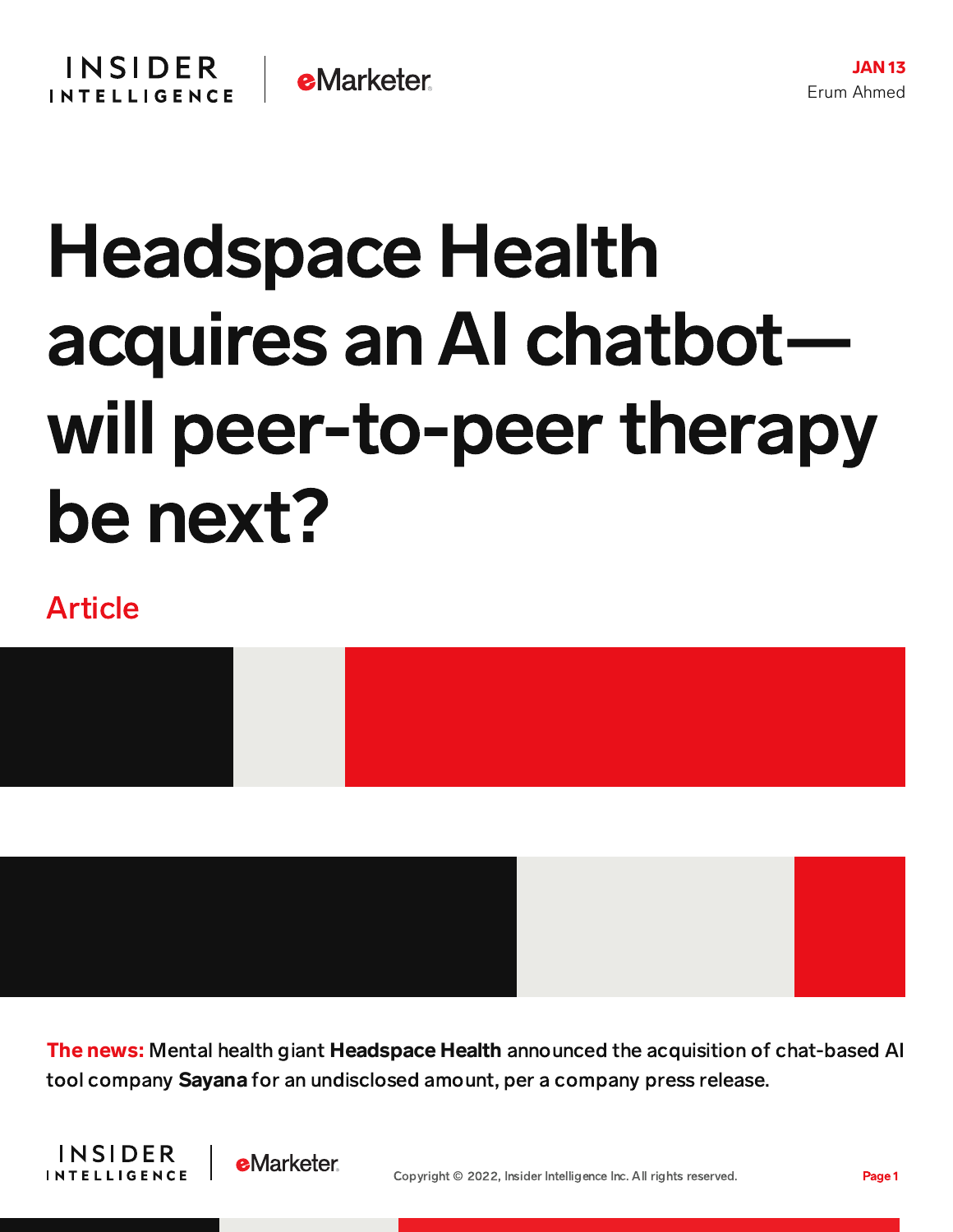Sayana's chat-based AI persona encourages its 300,000 users to track their moods along with associated influences, while also suggesting breathing exercises.

What the acquisition means for Headspace Health: The Sayana deal should fit neatly with Headspace's recent multibillion-dollar merger with Ginger to allow the growing company to offer more personalized care than its competitors.

The [merger](https://content-na1.emarketer.com/headspace-ginger-merge-form-3-billion-telemental-health-giant?_ga=2.146363959.2073318249.1641828175-57827272.1611068439) of mindfulness company Headspace with Ginger, an online therapy startup, last October formed an entity that covers about 100 million users across 190 countries.

We posited the deal would help Headspace's direct-to-consumer (D2C) model expand into the employer market, since Ginger already partners with 500+ employers like Delta Air Lines and Sephora to offer care.

Now, the Sayana addition will likely take the combined entity's offerings one step further to outpace rivals: For example, mental health company Calm includes a mood-tracking feature but has yet to offer sessions with a therapist or psychiatrist.

What**'**s next? Headspace Health's acquisition could be a sign that telemental health companies will try to reel in new customers this year with tools like chatbots and peer-to-peer sessions to reduce a long-standing barrier associated with accessing traditional therapy: stigma.

About 84% of adults agree stigma is a major barrier to people accessing mental healthcare, [according](https://www.nami.org/Press-Media/Press-Releases/2021/Survey-Finds-Treatment-Cost-and-Stigma-Are-Major-Barriers-to-Accessing-Care-for-Mood-Disorders) to the 2021 Mood Disorder Survey conducted by NAMI.

Many consumers say they prefer to talk to a chatbot or other AI program rather than a human therapist, likely due to unfamiliarity or the stigma tied to receiving traditional therapy.

- Only 18% of people say they prefer humans over robots to support their mental health, as robots provide a judgment-free environment, [per](https://www.oracle.com/news/) an October 2020 Oracle survey of 12,000 US employees.
- Besides Sayana, companies like Woebot Health and Wysa have also gained traction among consumers over the past year for their chat-based mental health tools.

But chatbots aren't the only mental health services cropping up this year: Newer entrants such as telehealth startup Pace are confident they can use their peer-to-peer care model to reduce consumers' stigma around receiving mental health treatment.

INSIDER

**INTELLIGENCE**